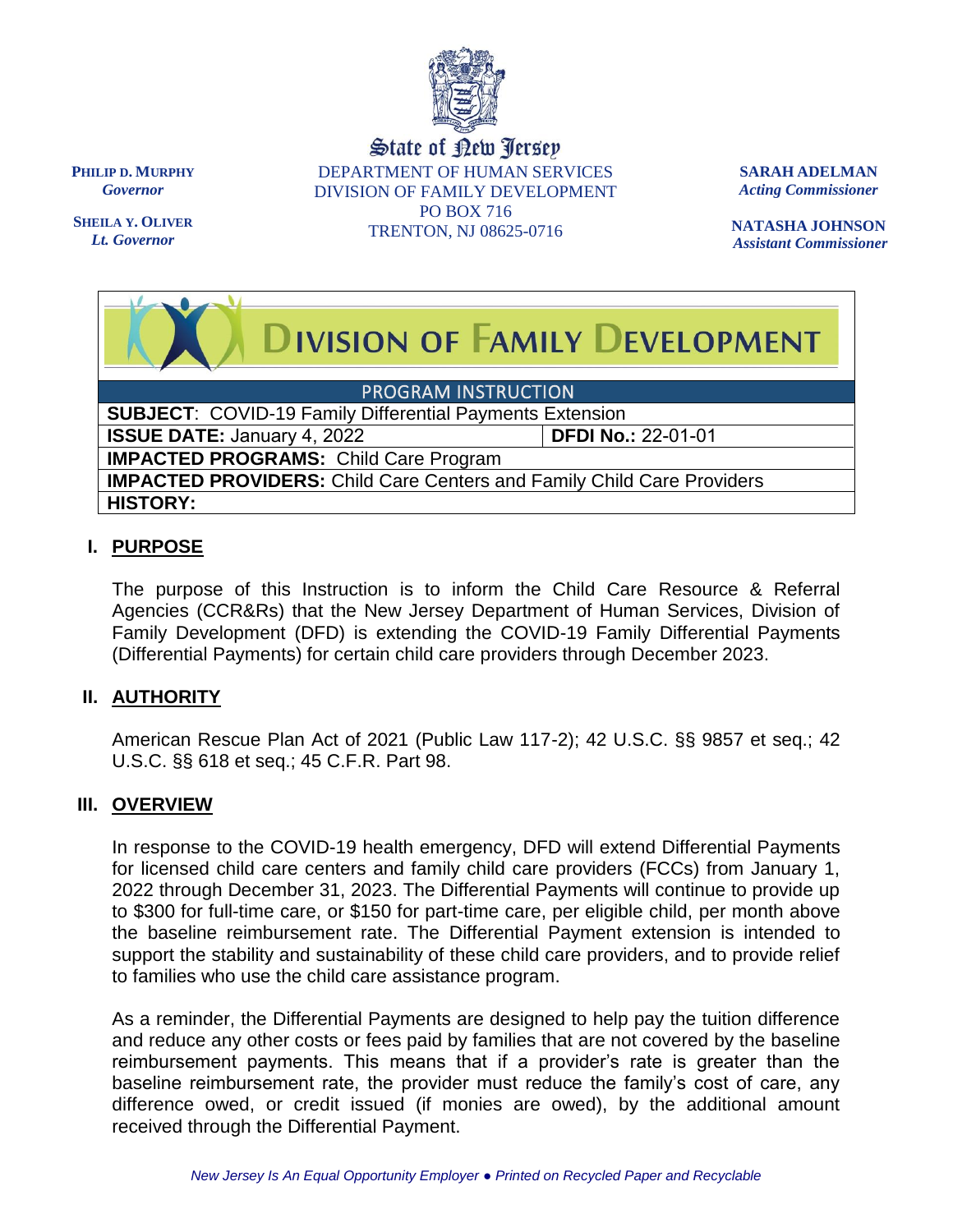Families will only pay the tuition difference if the total subsidy payment (reimbursement rate plus Differential Payment) does not cover the provider rate.

# **IV. POLICY**

- **A.** From January 2022 through December 2023, DFD shall provide Differential Payments to licensed child care centers and FCCs on behalf of eligible families.
	- **Note:** The Differential Payments extension **does not** apply to Approved Homes, meaning those providers will no longer receive the payments.
- **B.** Differential Payments shall be up to \$300 for full-time care, or \$150 for part-time care, per eligible child, per month above the baseline reimbursement rates.
- **C.** Differential Payments shall be used to reduce or eliminate families' expenses in excess of the reimbursement rate.
- **D.** Differential Payments shall be processed as regular payments and prorated based on the number of authorized care days.
- **E.** Differential Payments shall be systematically included in the reimbursement rate, creating one combined subsidy payment. This combined subsidy payment shall be calculated at the daily reimbursement rate through EPPIC from January 2022 through December 2023.
- **F.** CCR&Rs shall authorize combined subsidy payments for providers that have active service agreements during each month the Differential Payment covers (January 2022 through December 2023).

# **V. PROCEDURES**

#### **A. Authorization of Agreements**

CCR&Rs shall authorize agreements that provide Differential Payments from January 1, 2022 through December 31, 2023. The Differential Payments shall only be provided to licensed child care centers and FCCs for eligible and enrolled children. CCR&R staff shall use the existing payment system to provide the Differential Payments to eligible providers.

#### **B. Oversight**

CCR&Rs shall ensure that staff are authorizing agreements in accordance with this Instruction. To that end, CCR&Rs shall ensure staff are aware of the policies and procedures within this Instruction and shall periodically conduct quality assurance reviews to verify staff are correctly authorizing care.

CCR&Rs shall review the provider rates and ensure they are accurately reflected in CARES. CCR&Rs shall update CARES with the current rates as needed.